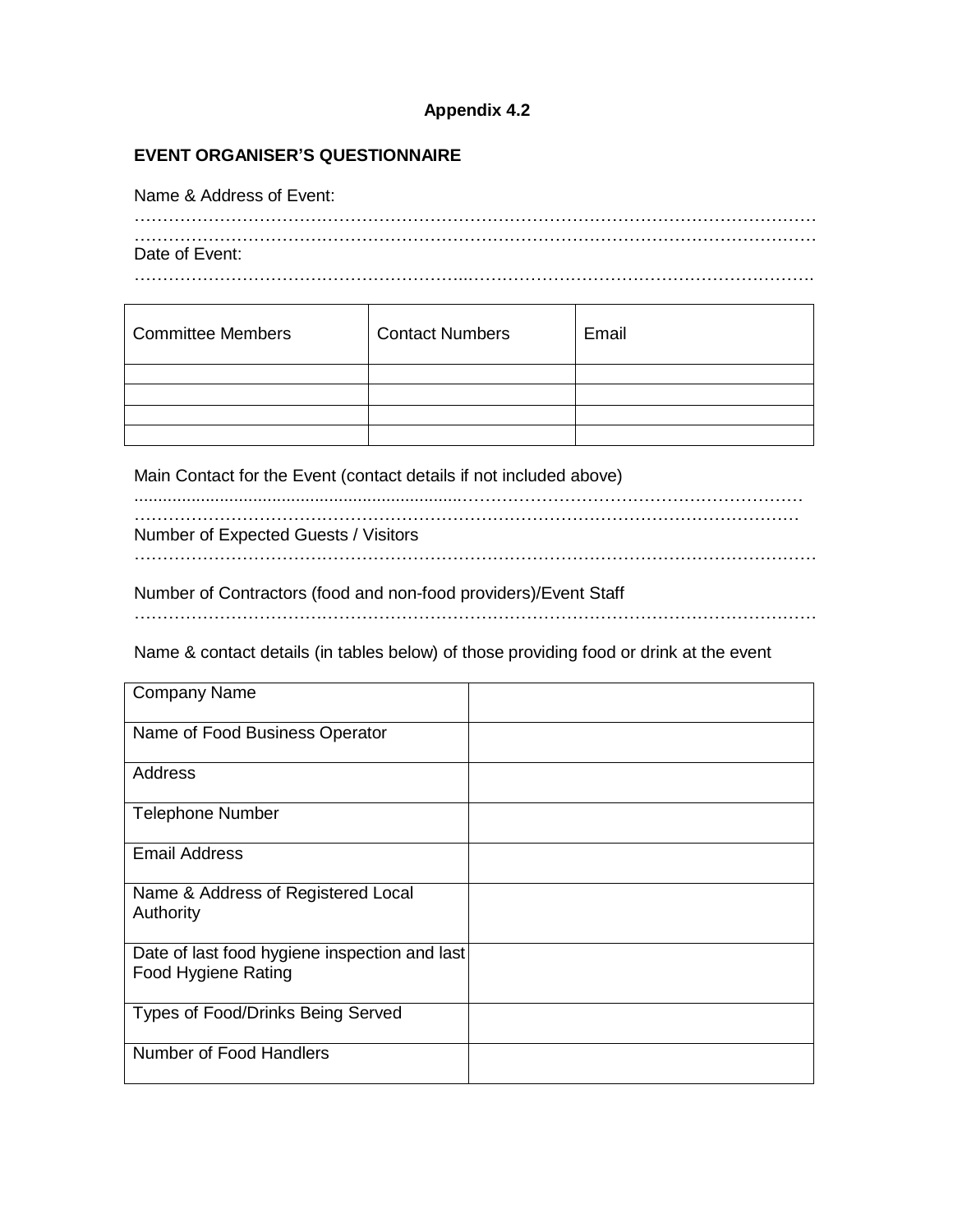(**Please photocopy this page as many times as you need to ensure you are able to record the details of all of the food providers you are using for your event**)

| <b>Company Name</b>                                                  |  |
|----------------------------------------------------------------------|--|
| Name of Food Business Operator                                       |  |
| Address                                                              |  |
| <b>Telephone Number</b>                                              |  |
| <b>Email Address</b>                                                 |  |
| Name & Address of Registered Local<br>Authority                      |  |
| Date of last food hygiene inspection and last<br>Food Hygiene Rating |  |
| Types of Food/Drinks Being Served                                    |  |
| Number of Food Handlers                                              |  |

| <b>Company Name</b>                                                  |  |
|----------------------------------------------------------------------|--|
| Name of Food Business Operator                                       |  |
| Address                                                              |  |
| <b>Telephone Number</b>                                              |  |
| <b>Email Address</b>                                                 |  |
| Name & Address of Registered Local<br>Authority                      |  |
| Date of last food hygiene inspection and last<br>Food Hygiene Rating |  |
| Types of Food/Drinks Being Served                                    |  |
| Number of Food Handlers                                              |  |